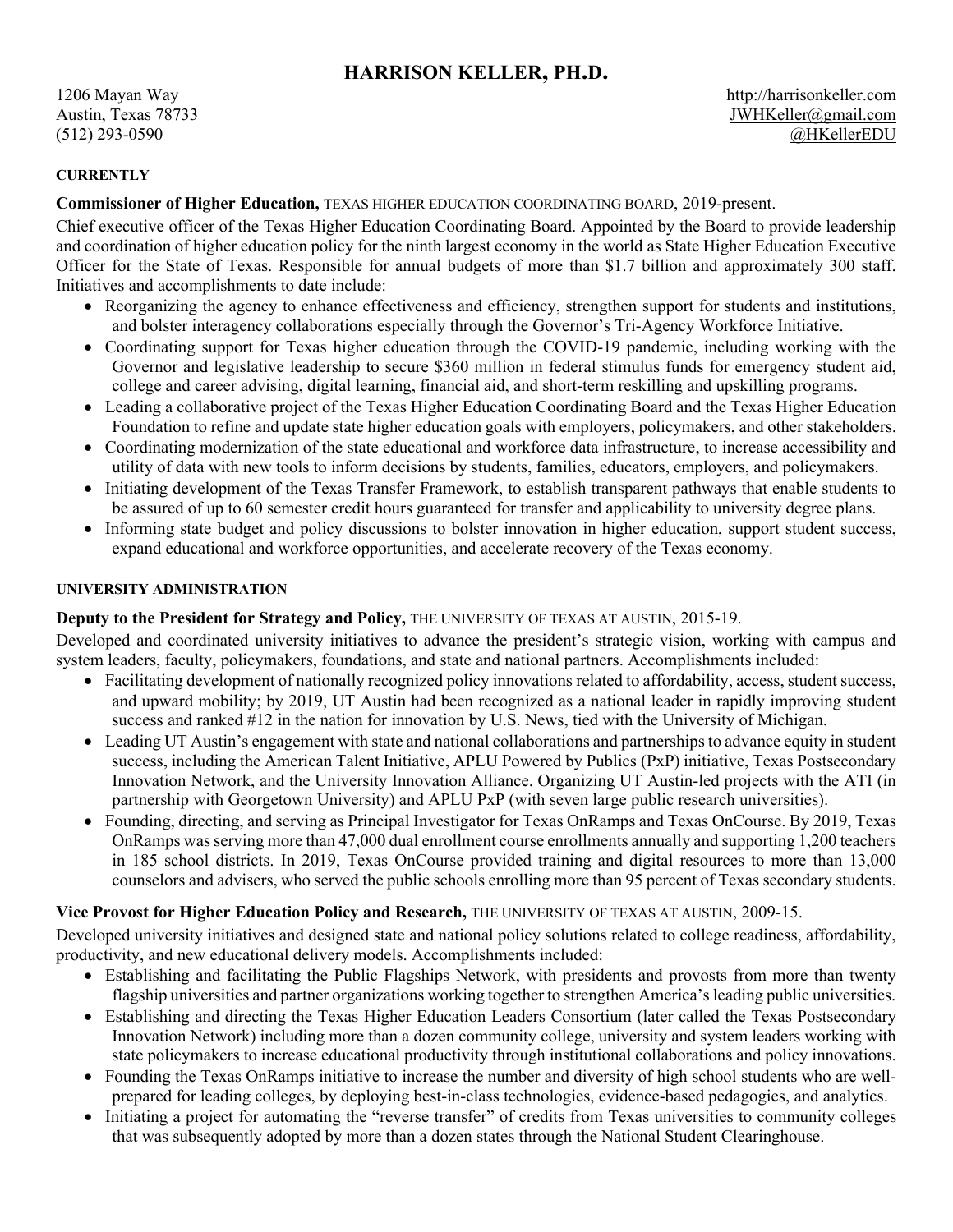#### **UNIVERSITY ADMINISTRATION (CONTINUED)**

**Executive Director**, CENTER FOR TEACHING AND LEARNING, THE UNIVERSITY OF TEXAS AT AUSTIN. 2010-15.

Led a large, dynamic center of more than 200 program staff, instructional designers, technologists, support staff, and affiliated faculty to promote excellence and innovation in teaching and learning. Key accomplishments included:

- Reorganizing the Center for Teaching and Learning and Continuing and Innovative Education to redirect more than \$1 million annually into direct services for faculty and students and reduce operating costs by more than \$250,000.
- Leading design and development of new campus support structures for technology-enhanced education, including new instructional technologies, and development and launch of the TEXAS Extended Campus.
- Leading UT Austin's participation in the edX Consortium, including development of eleven MOOCs.
- Initiating the Provost's Teaching Fellows program with forty award winning faculty to drive academic innovation.
- Launching the Curriculum Innovation Grants program to support faculty innovation in teaching and learning.

## **UNIVERSITY TEACHING**

**Clinical Professor of Public Policy Practice,** LBJ SCHOOL OF PUBLIC AFFAIRS, UT AUSTIN, 2014-19.

**Professor of Practice,** DEPARTMENT OF EDUCATIONAL LEADERSHIP AND POLICY, UT AUSTIN, 2018-19.

**Adjunct Professor,** DEPARTMENT OF EDUCATIONAL LEADERSHIP AND POLICY, UT AUSTIN, 2013-18.

**Senior Lecturer,** COLLEGE OF EDUCATION, UT AUSTIN, 2009-13.

**Visiting Faculty**, LBJ SCHOOL OF PUBLIC AFFAIRS, UT AUSTIN, 2003-04, 2009-14.

**Adjunct Professor,** ST. EDWARD'S UNIVERSITY, AUSTIN, TEXAS, 1999-2000.

**Lecturer**, GEORGETOWN UNIVERSITY, 1997-98.

## **EDUCATIONAL POLICY**

## **Educational Policy Consultant,** 2008-19.

Adviser to universities, foundations, and state and national organizations. Areas of specialization include public and higher education finance, educational innovation, college affordability including 529 savings plans, and institutional planning.

**Director of Research,** SPEAKER'S OFFICE, TEXAS HOUSE OF REPRESENTATIVES, 2003-09.

**Senior Education Policy Advisor**, SPEAKER'S OFFICE, TEXAS HOUSE OF REPRESENTATIVES, 2003.

**Project Director**, CHARLES A. DANA CENTER, UT AUSTIN, 2000-03.

**Associate Research Scientist**, CHARLES A. DANA CENTER, UT AUSTIN 1999-2000.

**Education Analyst and Legislative Associate,** TEXAS STATE REPRESENTATIVE DIANNE WHITE DELISI, 1998-99.

**Research Assistant**, TEXAS STATE SENATOR TROY FRASER, 1998.

## **MILITARY SERVICE**

**Lieutenant (1635/Intelligence)**, UNITED STATES NAVY RESERVE, 2005-15.

#### **SELECTED INITIATIVES**

*Building a Talent Strong Texas***.** Initiated development of an updated strategic plan for Texas higher education through 2030. The new plan includes goals for postsecondary attainment—including for adult workers who need to reskill and upskill to compete in the rapidly changing state economy; the addition of goals for research, development, and innovation; updated credential production goals for degrees, certificates, and other postsecondary credentials of value—including short term industry-recognized credentials; and updated student debt goals based on students' projected abilities to repay their loans given the expected earnings associated with their credentials. Data across each goal will be disaggregated by race, sex, income, and geography, renewing the state's commitment to advance equity in higher education opportunities. With the *Talent Strong Texas* goals, Texas is the first state to condition its higher education goals on typical net costs and earnings associated with specific degrees, certificates, and other credentials.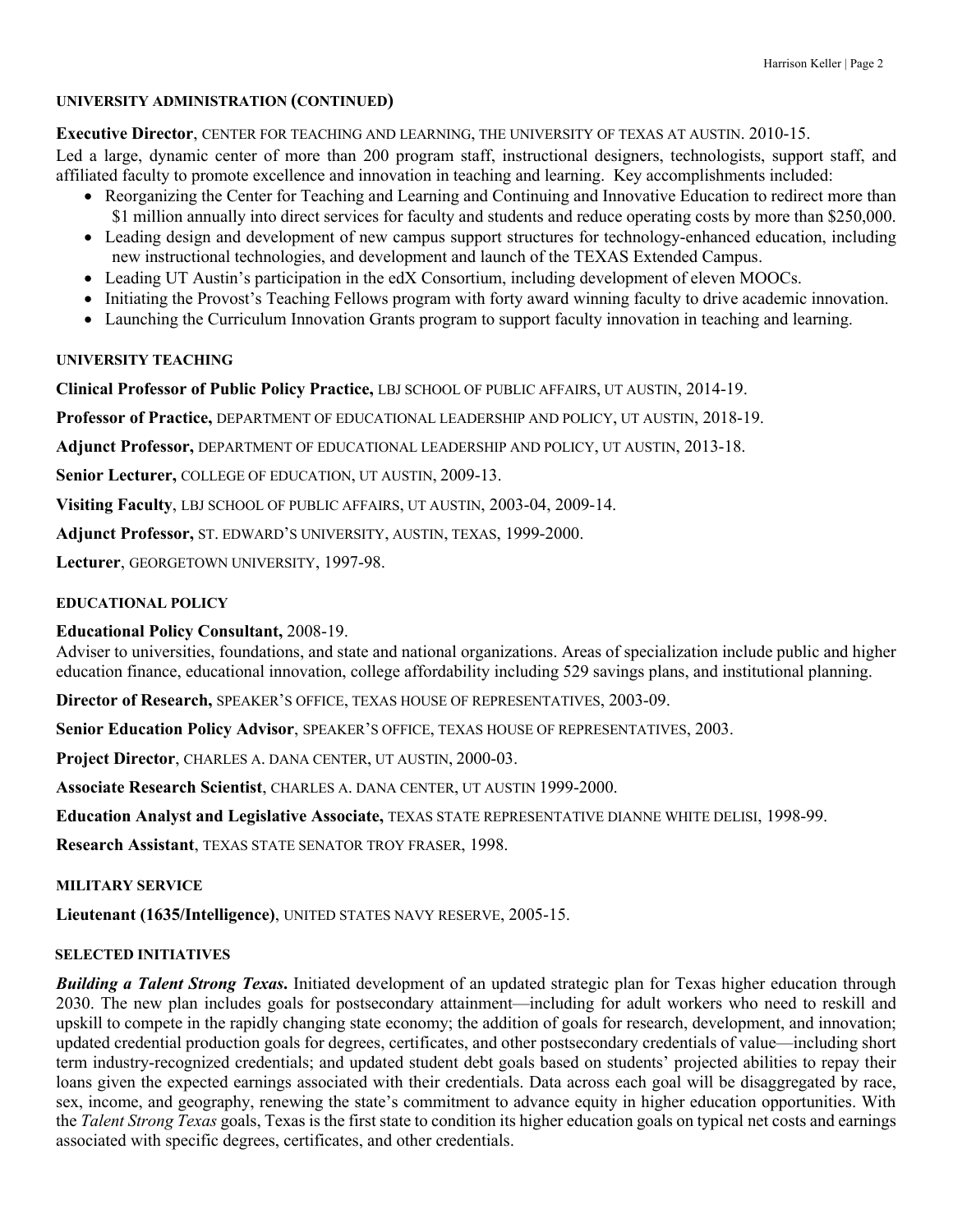#### **SELECTED INITIATIVES (CONTINUED)**

**Office of Strategy and Policy.** Led development and implementation of new approaches to university planning, improvement, and accountability reporting related to student success, affordability, educational innovation, interdisciplinary research, operational effectiveness and efficiency, and other institutional priorities. Worked with the UT Austin president and other senior leaders to specify and drive long-range institutional goals and priorities. From 2009 to 2019, UT Austin improved four-year graduation rates from 52 percent to nearly 70 percent, closed persistence and achievement gaps between students in the lowest and highest SAT quartiles by 50 percent, and increased educational productivity as reflected in the largest numbers of undergraduate degrees awarded and FTIC freshmen enrolled despite near-constant undergraduate enrollments and instructional budgets. Initiatives included expanding high-quality experiential learning opportunities, innovating strategies to promote affordability, driving upward mobility, defining priorities for faculty investment, consolidating administrative portfolios, and redirecting resources from administrative to academic purposes.

**Texas OnRamps.** Founder and Principal Investigator for a nationally recognized dual enrollment initiative to increase the number and diversity of high school students who are prepared for leading colleges and universities, by providing highquality college-level courses with technology-enabled learning experiences, robust teacher training, and learning analytics. In the 2021-22 academic year, OnRamps is partnering with more than 1,500 teachers to serve more than 34,000 unique students—more than half are first-generation college students and two-thirds are students of color. Related innovations include the OnRamps Replication Network (with Tarleton State University, Texas Tech University, and Houston Community College); the TEXAS MicroMajor, to provide high school students with pathways aligned with university fields of study; and a research partnership with the Texas Mindset Initiative to support excellence in teaching.

**Texas OnCourse.** Founder and Principal Investigator for the nation's most comprehensive digital learning initiative to improve college and career advising for more than 2.7 million middle and high school students across the state of Texas. Worked at the request of the legislature and in partnerships with state agencies, higher education institutions, and state and national organizations to develop, curate, and deploy online competency-based training for counselors and advisers, online resources for middle school students and their families, and rigorous data analytics and research to streamline students' pathways from secondary education to college and career opportunities. In 2021-22 the OnCourse Academy is providing competency-based online training, in-person coaching, and support to more than 18,000 counselors and advisers in schools that serve more than 95 percent of Texas secondary school students. In 2021, the legislature authorized the move of Texas OnCourse from UT Austin to the Texas Higher Education Coordinating Board, where the initiative's charge has been expanded to support students and advisers in secondary schools, colleges and universities, and regional workforce boards.

#### **EDUCATION**

| Georgetown University    | Ph.D., Philosophy, 2002.                              |
|--------------------------|-------------------------------------------------------|
|                          | M.A., Philosophy, 1998.                               |
| University of Notre Dame | B.A., Philosophy and Honors Program, 1993. Cum Laude. |

#### **DISSERTATION**

*Rethinking Respect for Persons*, Henry S. Richardson, advisor. August 2002.

#### **SELECTED AWARDS AND AFFILIATIONS**

**Executive Committee**, STATE HIGHER EDUCATION EXECUTIVE OFFICERS ASSOCIATION, 2021-present.

**Advisory Board**, THE PIVOTAL NETWORK BY GEORGETOWN UNIVERSITY, 2021-present.

**Board Member and Executive Committee**, SOUTHERN REGIONAL EDUCATION BOARD, 2020-present.

**Board Member**, UPBRING, 2021-present.

**Board Member**, MATCH THE PROMISE FOUNDATION, 2010-present.

**Member,** FORUM FOR THE FUTURE OF HIGHER EDUCATION, 2010-present.

**Institute for Educational Management**, HARVARD GRADUATE SCHOOL OF EDUCATION, 2018.

**Board Member**, E3 ALLIANCE (EDUCATION EQUALS ECONOMICS), 2015-present.

**Member,** TEXAS GENERAL ACADEMIC INSTITUTIONS FORMULA ADVISORY COMMITTEE, 2015-21.

**Member,** NATIONAL EDUCATIONAL TECHNOLOGY PLAN TECHNICAL WORKING GROUP, 2014-15.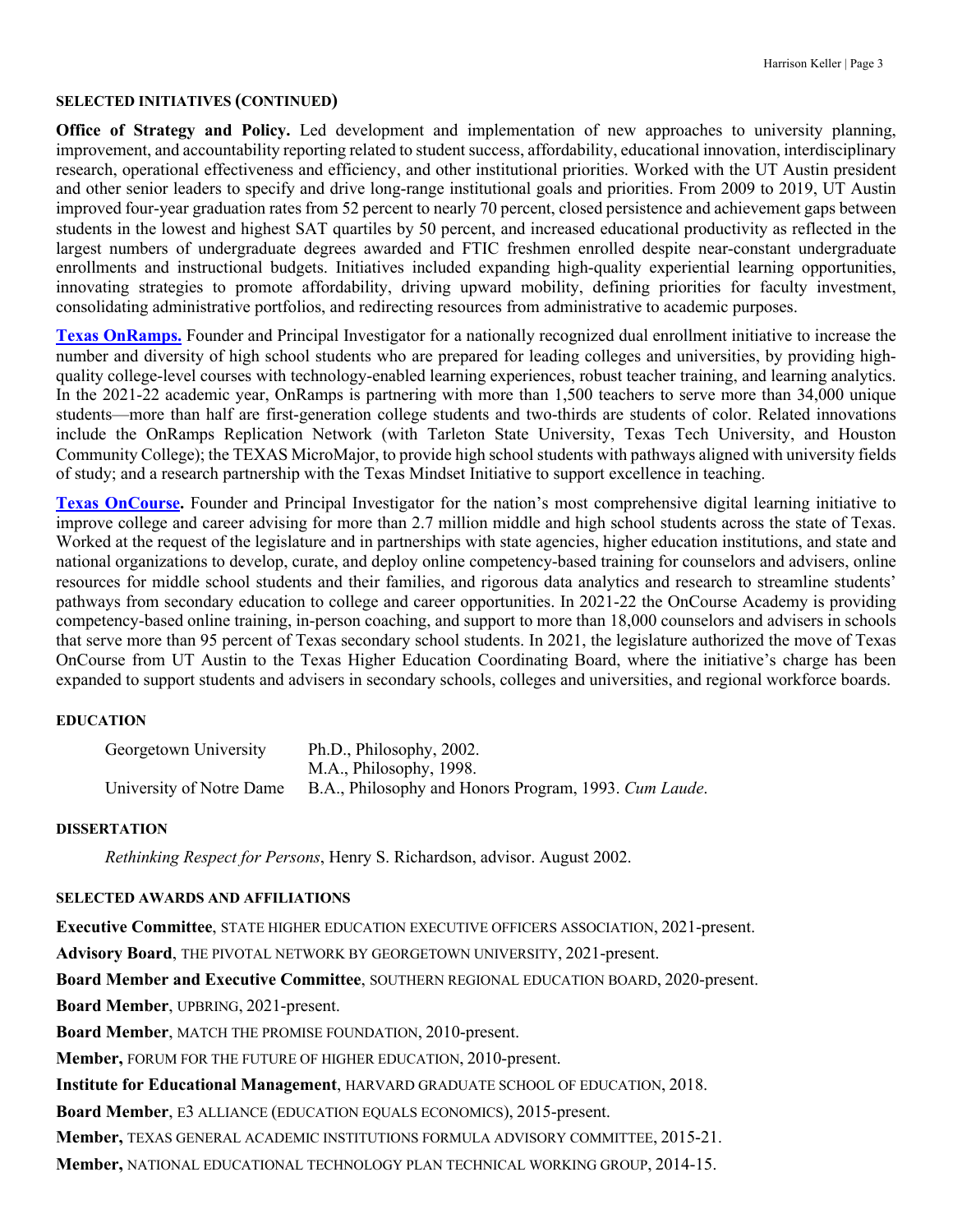#### **SELECTED AWARDS AND AFFILIATIONS (CONTINUED)**

**Regional Council Member,** COLLEGE BOARD SOUTHWESTERN REGIONAL COUNCIL, 2012-15.

**Chancellor's Fellow for Blended and Online Learning,** UNIVERSITY OF TEXAS SYSTEM, 2011-12.

**Member**, SEARCH COMMITTEE FOR DIRECTOR, UT SYSTEM INSTITUTE FOR TRANSFORMATIONAL LEARNING, 2011.

**Appointed Member**, UT SYSTEM BOARD OF REGENTS TASK FORCE ON BLENDED AND ONLINE LEARNING, 2011.

**Board Member,** AUSTIN CHILD GUIDANCE CENTER, 2010-12.

**Texas House Speaker's Appointee**, TEXAS PREPAID HIGHER EDUCATION TUITION BOARD. 2007-11.

Leadership Council, **EASTSIDE COMMUNITY CONNECTION**, 2009-11.

**Lieutenant Governor's Appointee,** SELECT COMMITTEE ON PUBLIC SCHOOL FINANCE. 2009-10.

**Project Director**, TEXAS SCHOOL FINANCE PROJECT, 2003-09.

**Substitute Teacher,** AUSTIN ISD, 2005-07.

**Vice-President,** TEXAS LYCEUM, 2005-06.

**Director**, TEXAS LYCEUM, 2004-07.

**Associate,** NATIONAL CENTER FOR PUBLIC POLICY IN HIGHER EDUCATION, 2003-04.

**Finalist,** AUSTIN UNDER 40 AWARDS, YOUTH/EDUCATION, 2004.

**President**, GRADUATE STUDENT ORGANIZATION, GEORGETOWN UNIVERSITY, 1995-96.

**Summer Scholarship,** Sprachinstitut Tübingen, Germany, 1994.

**Drum Major**, BAND OF THE FIGHTING IRISH, UNIVERSITY OF NOTRE DAME, 1991-93.

## **GRANTS AND SPONSORED PROJECTS (AS PRINCIPAL INVESTIGATOR AT UT AUSTIN)**

## **Texas Secondary College and Workforce Advising Academies.** (Texas Legislature)

Established the Texas OnCourse initiative to improve college and career advising across Texas secondary schools, including a consortium of participating universities, state agencies, and educational organizations, advanced digital content and tools for secondary counselors, online resources for middle school students, and ongoing evaluation and analytics. *Project period: September 2015 through August 2021. Funds awarded: \$36,968,552.*

# **TEXAS OnRamps.** (Texas Legislature)

Founded an innovative statewide dual enrollment initiative with a facilitated network of university and school district partners to increase the number and diversity of students who are prepared for research universities, incorporating advanced digital content, imbedded assessments, analytics, and advanced instructor support. *Project period: September 2011 through August 2021. Funds awarded: \$36,543,552.*

## **Texas Legislative Policy Seminars.** (Educate Texas/Bill and Melinda Gates Foundation)

Organized and facilitated nonpartisan retreats for state policymakers and state legislative and executive branch staff with leading national education policy experts, in preparation for upcoming legislative discussions. *Project period: December 2006 through January 2017. Funds awarded: \$125,000.*

# **Texas Consortium/Public Flagships Network.** (Public Agenda Foundation/Lumina Foundation)

Continued development of the Texas Higher Education Leaders Consortium, including new models for reverse transfer partnerships between community colleges and universities, and the implementation of Texas OnRamps. Led organization and implementation of a network of presidents and provosts of public flagship universities convened by the president of UT Austin, to collaborate on issues pertaining to educational productivity. *Project period: May 2012 through April 2014. Funds awarded: \$745,000.*

# **Completion Management.** (Lumina Foundation)

Co-PI for project to establish a national network of innovative leaders from eleven colleges and universities to refine and test evidence-based strategies for using institutional financial aid to promote student success. *Project period: April through December 2012. Funds awarded: \$95,000.*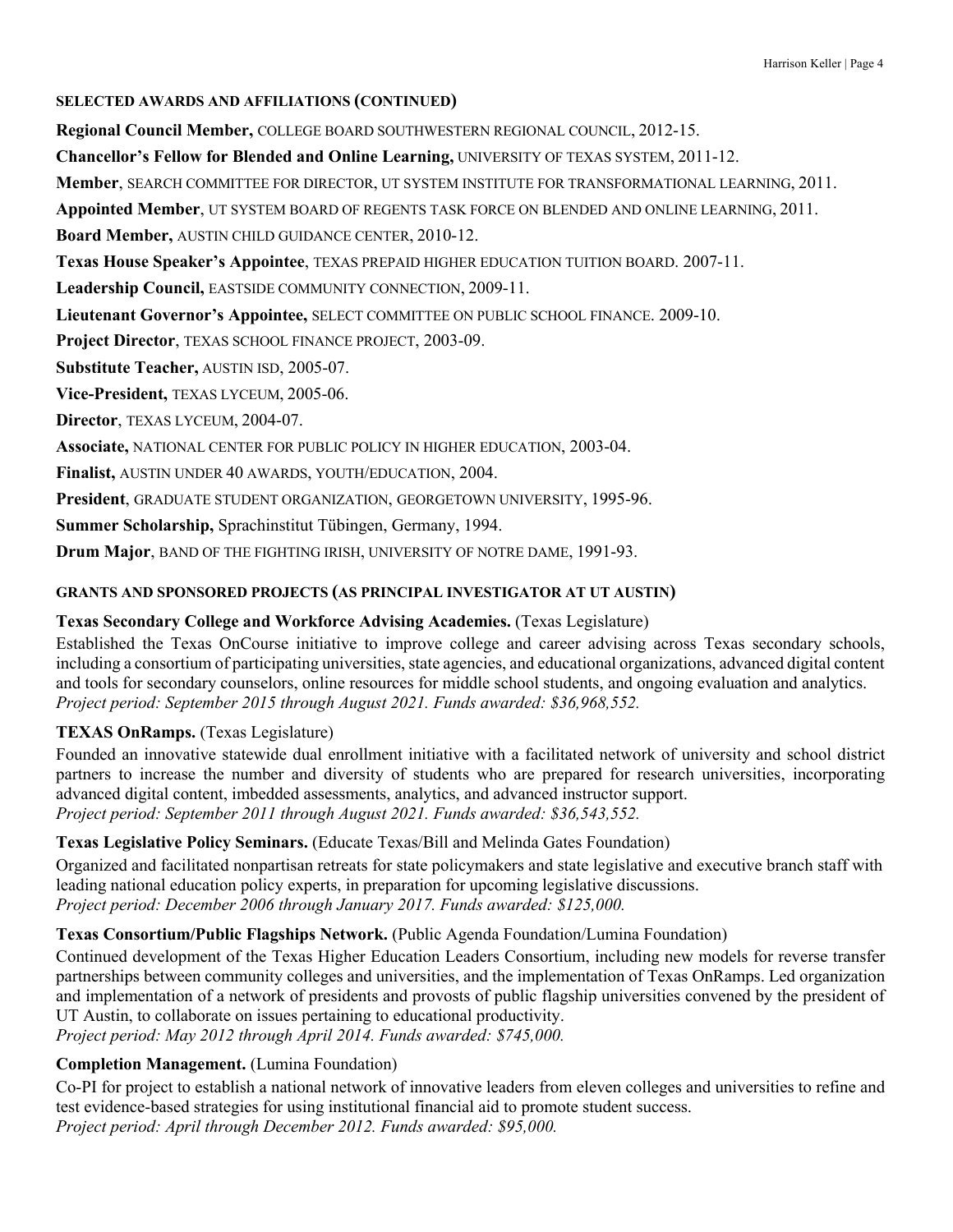## **GRANTS AND SPONSORED PROJECTS (CONTINUED)**

# **College Readiness Assignments Field Test (CRAFT).** (Texas Higher Education Coordinating Board)

Co-PI for a major project to develop, refine, and field test college readiness assignments and develop supporting online modules and training materials to specify the Texas state career and college readiness standards, with faculty from UT Austin, other colleges and universities and public high schools.

*Project period: April 2011 through August 2013. Funds awarded: \$966,625.*

# **Texas Higher Education Leaders Consortium.** (Public Agenda Foundation/Lumina Foundation)

Led a project to organize and facilitate a consortium of Texas colleges and universities, convened by the president of UT Austin, to collaborate on institutional policy issues pertaining to educational productivity, with emphasis on course redesign and institutional and state policy regarding articulation and transfer. *Project period: September 2010 through August 2012. Funds awarded: \$97,500.*

**Developmental Education Demonstration Project.** (Texas Higher Education Coordinating Board)

Co-PI for a project to redesign the developmental education program at The University of Texas to better align with the state career and college readiness standards and expectations in entry-level courses. *Project period: September 2010 through May 2012. Funds awarded: \$400,000.*

**Reference Course Profiles/Readiness Assignments.** (Texas Higher Education Coordinating Board)

Co-PI for a project to coordinate development of reference course profiles of a dozen entry-level UT Austin courses to signal expectations to prospective students and their teachers, and to engage faculty in a preliminary review of college readiness assignments for English language arts and mathematics.

*Project period: September 2010 through August 2011. Funds awarded: \$90,000.*

**Texas School Finance Project.** (Texas Education Agency, Bill & Melinda Gates Foundation)

Directed a comprehensive research project to support legislative efforts to reform the Texas public school finance system. Worked with researchers from UT Austin, Texas A&M, University of Kansas, Rice University, and other leading experts. *Project period: April 2003 through August 2007. Funds awarded: \$1,564,818.*

## **SELECTED PUBLICATIONS**

"Workforce Preparation," *Issues in Science and Technology,* Vol. XXXV, No. 2., Winter 2019.

"For Real Academic Disruption, Try Empathy," *Chronicle of Higher Education,* October 23, 2016.

"Avoiding Four Pitfalls in Digital Learning," (with Andrew Belton) *Stanford Social Innovation Review,* July 16, 2015.

"Using a Cost Function to Inform School Finance Policymaking," (with Bruce D. Baker) report for the Texas School Finance Project, April 2005.

"Competing Perspectives on the Cost of Education," (with Lori L. Taylor) in U.S. Department of Education, National Center for Education Statistics, *Developments in School Finance 2001-02,* NCES 2003-403, William J. Fowler, Jr., Editor, Washington, DC, 2003.

"Confronting the Constitutional Challenges," in Chris Patterson, editor, *Putting the Sides Together: Twelve Perspectives on Texas Public School Finance,* Austin: Texas Public Policy Foundation, December 2003.

"Texas School Finance in 2002: Ten Things Every Candidate Should Know," in Texas Public Policy Foundation, *Legislators' Guide to the Issues 2003-2004,* June 6, 2002.

"Leading with Respect: An Exploration of Respect in Army Leadership," *Military Review*, January 2001.

"A Study of Uncontrollable Variations in the Costs of Texas Public Education: Technical Supplement," (with Celeste D. Alexander, Timothy J. Gronberg, Dennis W. Jansen, Lori L. Taylor, and Philip Uri Treisman), January 1, 2001.

"Advancing Teacher Quality Through Performance Pay," paper and presentation to the Lone Star Foundation, *Public Education Reform in Texas: A Comprehensive Progress Report*, Austin, Texas, December 7, 2000.

"A Study of Uncontrollable Variations in the Costs of Texas Public Education: A Summary Report for the 77<sup>th</sup> Texas Legislature," (with Celeste D. Alexander, Timothy J. Gronberg, Dennis W. Jansen, Lori L. Taylor, and Philip Uri Treisman), November 1, 2000.